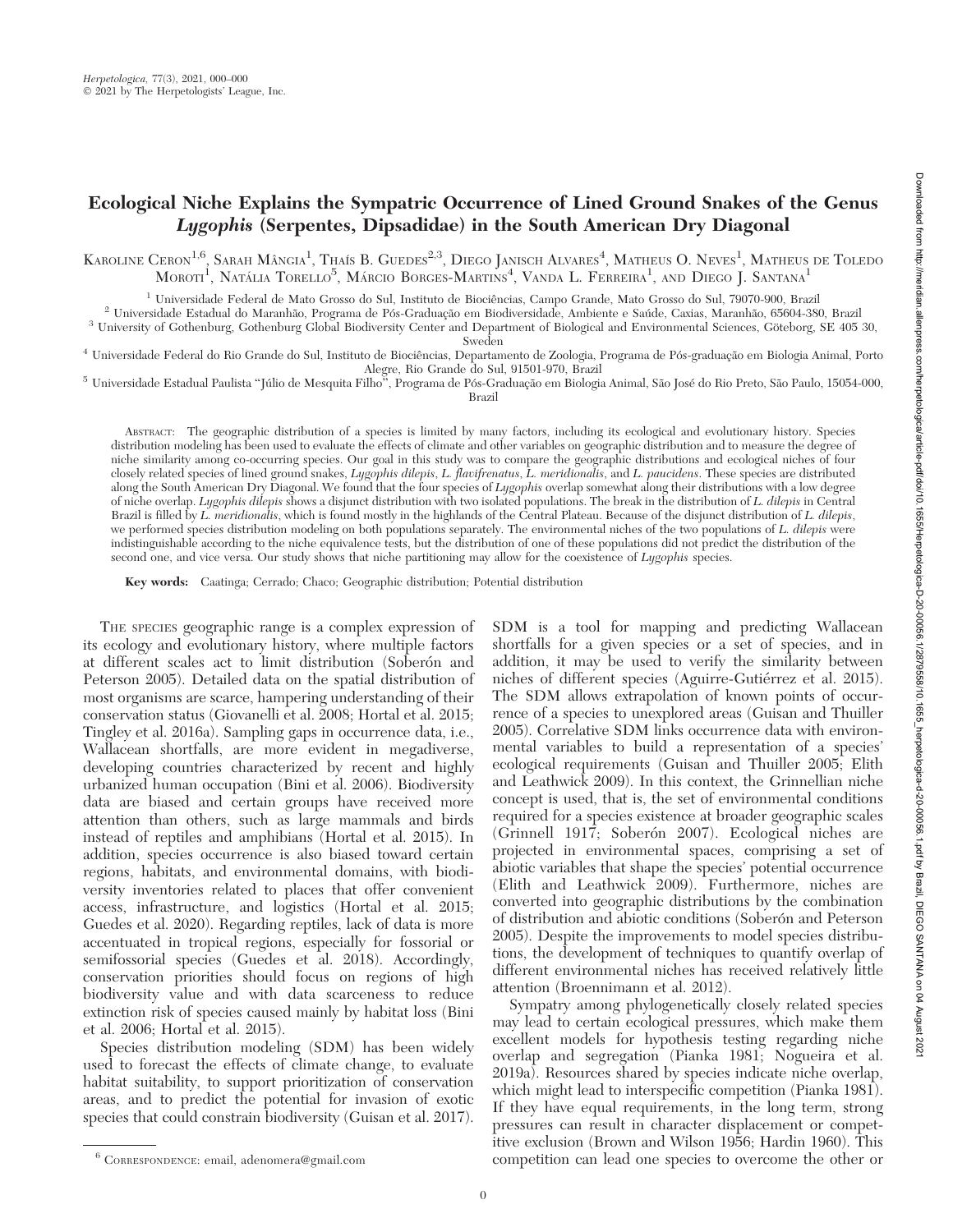induce the selection of different ecological traits among them (Brown and Wilson 1956; Hardin 1960). As a consequence, species must differ at least minimally in resource use to coexist (Schoener 1974).

Species groups that are highly diverse with a varied set of ecological adaptations along an environmental gradient are useful for understanding ecological niche differences (Aguirre-Gutiérrez et al. 2015). The Neotropical region harbors more than 880 snake species from 12 families (Guedes et al. 2018). The species richness of snakes is unevenly distributed among ecoregions, with the Cerrado and Caatinga showing outstanding diversity (Roll et al. 2017; Guedes et al. 2018). The knowledge about the biology and geographic distribution of most Neotropical squamates is still incipient, representing a problem for the conservation of the group (Guedes et al. 2018; Tingley et al. 2016b). The Lygophis lineatus complex (Dipsadidae, Xenodontinae) comprises five species: L. dilepis Cope 1862, L. flavifrenatus Cope 1862, L. lineatus (Linnaeus 1758), L. meridionalis (Schenkel 1901), and L. paucidens Hoge 1953. These snakes are distributed in South America, co-occurring in several localities, mainly in the South American Dry Diagonal (sensu Vanzolini 1976), which extends diagonally across a large latitudinal range of South America and includes the Caatinga (northeastern Brazil), the Cerrado savanna (central Brazil), and the Chaco (southwestern South America) domains. Four species (L. dilepis, L. flavifrenatus, L. meridionalis, and L. paucidens) have well-known distributions, co-occurring along the South American Dry Diagonal (Guedes et al. 2014, 2018; de Castro and de Oliveira 2017). In contrast, L. lineatus is known on the basis of a few records (ca. 35 unique localities) and seems to inhabit forested environments in the northern parts of South America (Dixon 1989; Nogueira et al. 2019b).

The phylogenetic proximity and geographic distribution pattern of the Lygophis lineatus complex make the group interesting to investigate niche characteristics and evolution throughout the South American Dry Diagonal. So, herein, we aimed to (1) provide updated distribution maps of L. dilepis, L. flavifrenatus, L. meridionalis, and L. paucidens; (2) use SDM to predict geographic ranges; and (3) test for niche overlap among these species. We expected that L. dilepis, L. flavifrenatus, L. meridionalis, and L. paucidens, which have partially overlapping distributions, might have different ecological niches, allowing their coexistence and avoiding competition.

#### MATERIAL AND METHODS

#### Data Source

We constructed a database of distributional data of the species Lygophis dilepis, L. flavifrenatus, L. meridionalis, and L. paucidens by compiling information from specimens from the following scientific collections: Coleção Herpetológica "Alphonse Richard Hoge" do Instituto Butantan, São Paulo; Museu de Zoologia da Universidade de São Paulo, São Paulo; Museu de Zoologia da Universidade Federal da Bahia, Salvador; Coleção Herpetológica da Universidade Federal da Paraíba, João Pessoa; Museu de Zoologia da Universidade Estadual de Feira de Santana, Feira de Santana; Museu Paraense Emílio Goeldi, Belém; Coleção Herpetológica da Universidade Federal do Rio

Grande do Norte, Natal; Museu Nacional do Rio de Janeiro, Rio de Janeiro; Coleção Herpetológica da Universidade Federal do Ceará, Fortaleza; Coleção Herpetológica da Universidade de Brasília, Brasília; Museu de Zoologia da Universidade de Campinas, Campinas; Museu de Zoologia "João Moojen" da Universidade Federal de Viçosa, Viçosa; Coleção Herpetológica da Universidade Federal de Mato Grosso do Sul, Campo Grande; Coleção de Répteis, Universidade Federal do Rio Grande do Sul, Porto Alegre; Coleção de Répteis, Museu de Ciências Naturais da Fundação Zoobotânica do Rio Grande do Sul, Porto Alegre; Museu de Ciências e Tecnologia da Pontifícia Universidade Catolica do Rio Grande do Sul, Porto Alegre; Instituto ´ Nacional de Limnología, Santa Fé; Centro Nacional de Investigaciones Biológicas Malbrán, Buenos Aires; Universidad Nacional del Nordeste Corrientes, Corrientes; Fundación Miguel Lillo, Tucumán; Museo Argentino de Ciencias Naturales Bernardino Rivadavia, Buenos Aires; Museo de Historia Natural Noel Kempff Mercado, Santa Cruz; and Museu de História Natural Capão da Imbuia, Curitiba. We complemented the database by including data from the literature (e.g., Dixon 1989; Giraudo 2001; Carreira et al. 2005; Rodrigues 2005; Cacciali 2011; Nogueira et al. 2019b; Serrano et al. 2020). For L. dilepis and L. meridionalis we also included data collected by us during fieldwork in the states of Rio Grande do Norte, Mato Grosso, and Mato Grosso do Sul, Brazil (Table S1). We identified all specimens to species level on the basis of current taxonomic literature (e.g., Dixon 1989).

In the cases where precise global positioning system (GPS) coordinates were not available, we georeferenced the localities associated with each specimen by consulting gazetteers and the literature, by inspection of georeferenced layers (political division of municipalities, states, and countries limits, drainage systems, protected area limits) in QGIS v2.18.19 (QGIS Core Team 2018). We also obtained precise GPS coordinates for those individuals we collected (SIRGAS 2000 projection).

We classified the species occurrence points in dominion (Löwenberg-Neto 2014; sensu Morrone 2014), country, state/province/department by using the package speciesgeocodeR (Zizka and Antonelli 2015) in R v3.5.1 (R Core Team 2019).

#### Species Distribution Modeling

Four groups of environmental predictors were used: climate, landscape, topographic, and edaphic variables. We downloaded 19 bioclimatic variables from the WorldClim database (see http://www.worldclim.org/ for variable descriptions) at a resolution of 9 km (Fick and Hijmans 2017), averaged over the 1970–2000 period. The landscape variables consisted of six layers of heterogeneity metrics based on the textural features of the enhanced vegetation index (EVI) imagery extracted from Earth Env (available at https://www.earthenv.org) at a resolution of 5 km (Tuanmu and Jetz 2015). Topographic characteristics across the landscape were attained using the slope/aspect functions under the raster package (Hijmans and Van Etten 2016) that compares the elevation of adjacent cells to compute the average slope and aspect of each grid cell. Also, we added edaphic features (sand fraction) meaningful to Lygophis species (e.g., Serrano et al. 2020) obtained from SoilGrids at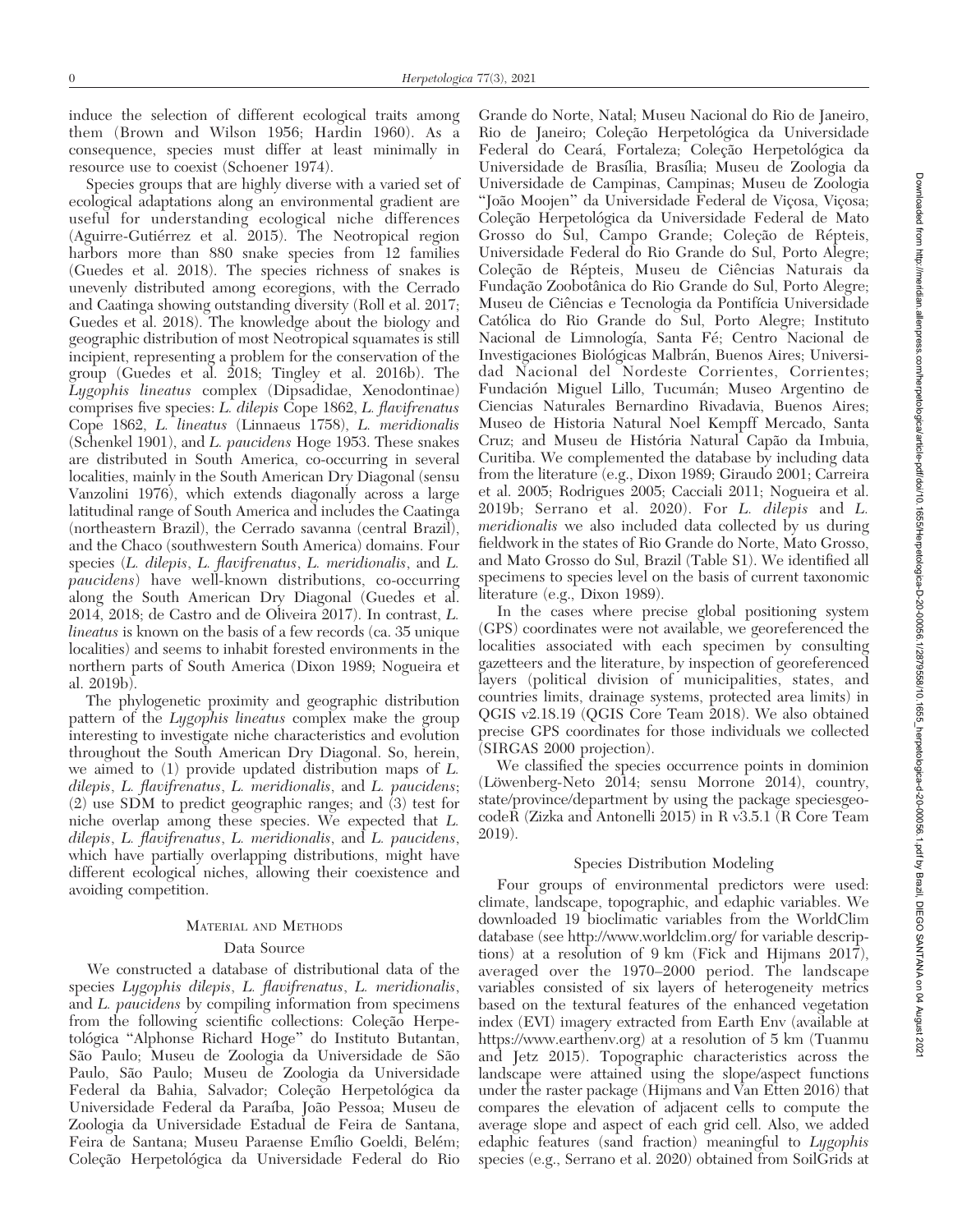a resolution of 0.25 km (Hengl et al. 2017; available at https://soilgrids.org/; Supplemental Table S2, available online).

To avoid overprediction and low specificity, we cropped the environmental layers to span from latitude –90 to –30 and longitude –50 to 15 (values in decimal degrees). To reduce autocorrelation among occurrence data and potential for overfitting we eliminated one of each pair of records falling within single grid cells  $(\sim 3 \text{ km})$  using the package spThin (Aiello-Lammens et al. 2015). To remove problems related to the multicollinearity of the environmental explanatory variables, we calculated the variance inflation factor (VIF) values for variables for each species. All variables that were highly correlated (VIF  $> 5$ ) were removed through a stepwise procedure using the usdm package (Naimi 2013). Thus, we retained from 11 to 12 variables (Supplemental Table S2).

We performed species distribution modeling using nine different algorithms implemented in the biomod2 package (Thuiller et al. 2009) in R v3.5.1 (R Core Team 2019) including the following: three regression methods (general additive model, Hastie and Tibshirani 1990; general linear model, McCullagh and Nelder 1989; multivariate adaptive regression splines, Friedman 1991); three machine learning methods (generalized boosting model, Ridgeway 1999; maximum entropy, Phillips et al. 2006; and random forest, Breiman 2001); two classification methods (classification tree analysis, Breiman 1984; flexible discriminant analysis, Hastie et al. 1994); and one envelope model (surface range envelop [SRE], Busby 1991). To meet the criteria of having absence (or pseudoabsence [PA]) data for most of these models (except SRE), we generated two equal-sized (to the true presence records) sets of random PA points across the model background (500 PA points in each set). The models were calibrated using 70% of randomly selected data. The other 30% of the data were used for intrinsic model evaluation.

Individual model performance was evaluated using two metrics—true skill statistics (TSS) and the area under the curve of receiver operating characteristics (ROC) implemented in the biomod2 package. TSS is calculated as sensitivity + specificity  $-1$  and ranges from  $-1$  to  $+1$ , where þ1 indicates perfect agreement, a value of 0 implies agreement expected by chance, and a value  $<0$  indicates agreement lower than expected by chance. Models with high predictive accuracy  $(TS\bar{S} > 0.8)$  were used for the projection of Lygophis distribution. We constructed ensemble maps on the basis of the median of two runs of all the selected models in which individual accuracy had TSS value  $\geq$ 0.8 (Table S2). Continuous predictions of ensemble models were transformed into a predicted bivariate map of potential presence versus absence of the species using a threshold approach. Variable importance in the ensemble prediction was evaluated with a permutation procedure (see Thuiller et al. 2009 for details).

#### Niche Comparisons

We used all bioclimatic predictors at first because tests of niche equivalence/similarity are best performed with the PCA-env method (Broennimann et al. 2012). The PCA-env is calibrated with the full background and reduces environmental data dimensionality to the first two main axes in a principal component analysis (PCA). This full background is then compared with the areas effectively occupied by species on each of its ranges. Kernel density functions were used to produce smoothed densities of both occurrences and environmental availability (Broennimann et al. 2012). The assessment of niche overlap allows quantification the niche shared by Lygophis species. In this study, niche overlap between pairs of Lygophis species was computed using the Schoener's D statistic directly from ecological niche space (Schoener 1968; Warren et al. 2008). The value of D ranges between 0, when two species have no overlap in the environmental space, and 1, when two species share the same environmental space.

We used the niche equivalence test to assess whether the ecological niches of pairs of Lygophis are significantly different from each other and if the two niche spaces are interchangeable (Warren et al. 2010). We performed a niche equivalence test by comparing the niche overlap values (D) of pairs of Lygophis species with a null distribution of 100 overlap values because this typically suffices to reject the null hypothesis with high confidence (Hanley and McNeil 1982). The test for niche equivalence is conservative and assesses if two species are identical in their niche space by using their exact locations, without considering the surrounding space. We determined the nonequivalence of ecological niches if the niche overlap value of the species being compared was significantly lower than the overlap values from the null distribution ( $P \leq 0.05$ ).

We also performed a niche similarity test, which assesses if the ecological niches of any pair of species differ from those expected by chance, accounting for differences in the surrounding environmental conditions in the geographic areas where both species are distributed (Warren et al. 2010). Niche similarity tests were first used in Peterson (1999) and test whether niche models calibrated for one species (or population, in our case) predict other species' occurrences better than expected by chance. A significant difference from the niche similarity test would not only indicate differences in the environmental niche space the two species occupy, but also that these differences are not due to the environmental conditions that are geographically available. These analyses were performed in R v3.5.1 (R Core Team 2019) by using the package ecospat (Di Cola et al. 2017).

## Lygophis dilepis: A Special Case

During the compilation of distribution points, we recognized that L. dilepis has a disjunct distribution, with two isolated populations, one in the northeast and one in the southwest of the South American Dry Diagonal. To verify if these populations have the same pattern of distribution and environmental niche, we analyzed both populations separately (southwest population, L. dilepisSW, and northeast population, L. dilepisNE) following the same procedures adopted for the other species.

#### **RESULTS**

## Geographic Distribution

We obtained 435 distribution records for the genus Lygophis from the South American Dry Diagonal: 94 records for L. dilepis (29 records for L. dilepisSW and 65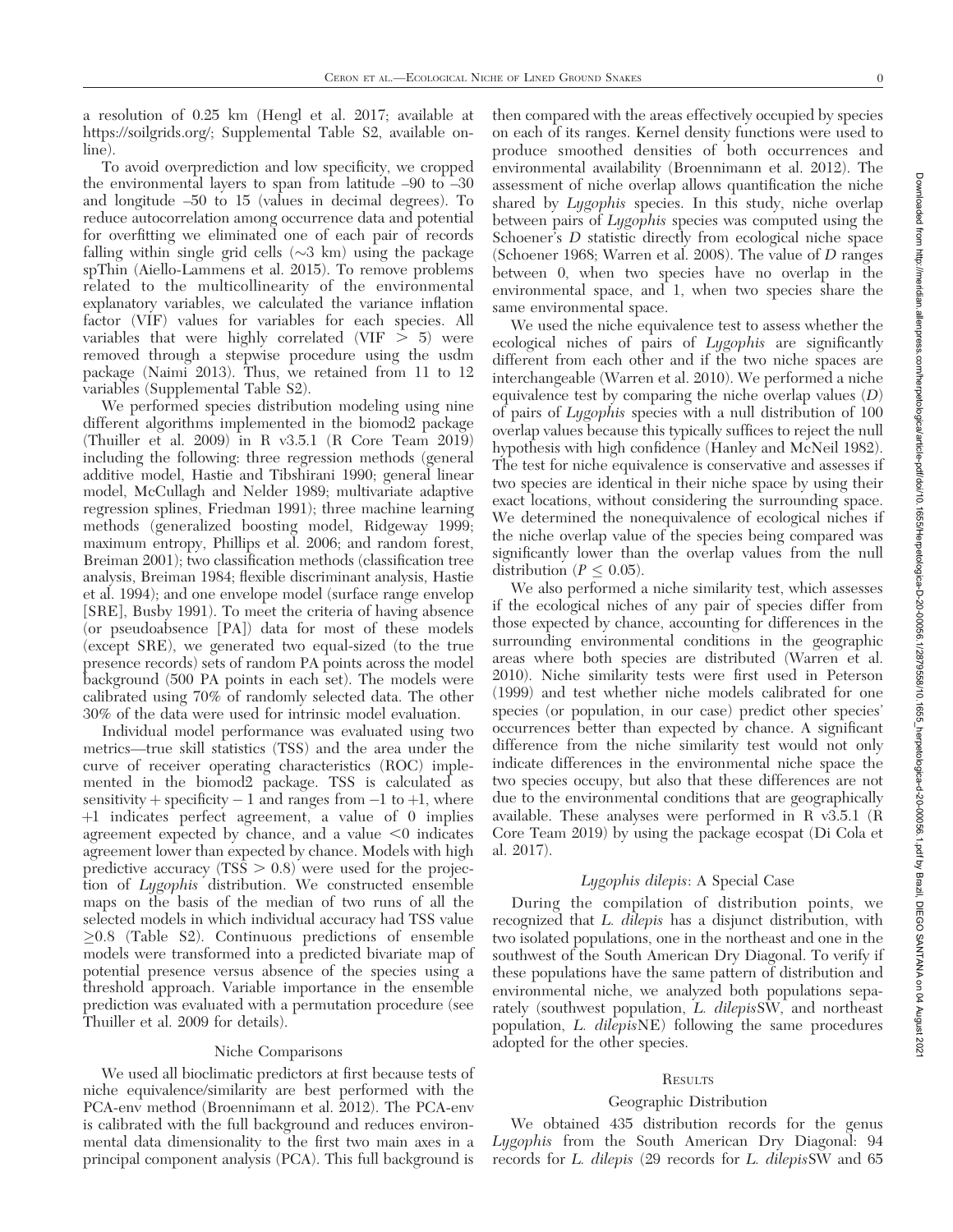records for L. dilepisNE), 222 for L. flavifrenatus, 69 for L. meridionalis, and 50 for L. paucidens (Table S1).

Lygophis dilepis has a distribution coincident with the South American Dry Diagonal, with records along boreal Brazilian, Chacoan, Parana, and south Brazilian dominions, at altitudes ranging from 6 to 894 m above sea level (a.s.l; Fig. S1). The distribution of L. dilepis comprises four countries: Argentina (provinces of Santa Fé, Chaco, Corrientes, and Formosa), Bolivia (department of Santa Cruz), Brazil (states of Alagoas, Bahia, Ceara´, Mato Grosso do Sul, Minas Gerais, Paraíba, Pernambuco, Piauí, and Rio Grande do Norte), and Paraguay (departments of Alto Paraguay, Boquerón, Concepción, Cordillera, Misiones, Neembucú, Paraguari, and Presidente Hayes; Fig. 1).

Lygophis flavifrenatus is distributed in Chacoan, Parana, and south Brazilian dominions at altitudes ranging from sea level to 1792 m. The updated distribution of L. flavifrenatus comprises the following countries: Argentina (provinces of Chaco, Corrientes, Entre Ríos, Formosa, and Misiones), Bolivia (department of Santa Cruz), Brazil (states of Mato Grosso do Sul, Paraná, Rio Grande do Sul, Santa Catarina, and São Paulo), Paraguay (departments of Canindeyú, Itapúa, Misiones, and San Pedro), and Uruguay (departments of Artigas, Paysandú, and Salto; Fig. 1).

Lygophis meridionalis presents the widest distribution among the species considered here, occurring along the boreal Brazilian, Chacoan, Parana, south Brazilian, and southeastern Amazonian dominions at altitudes ranging from 19 to 1313 m a.s.l. (Fig. S1). The updated distribution of L. meridionalis comprises the countries of Argentina (provinces of Corrientes and Formosa), Bolivia (departments of Chuquisaca, El Beni, and Santa Cruz), Brazil (states of Bahia, Distrito Federal, Espírito Santo, Goiás, Mato Grosso, Mato Grosso do Sul, Minas Gerais, Pará, Paraná, São Paulo, and Tocantins), and Paraguay (departments of Amambay, Itapúa, Misiones, Ñeembucú, Presidente Hayes, and San Pedro; Fig. 1).

Lygophis paucidens is distributed in boreal Brazilian, Chacoan, Parana, and south Brazilian dominions at altitudes ranging from sea level to 1161 m. The updated distribution of L. paucidens comprises Paraguay (department of San Pedro) and Brazil (states of Mato Grosso, Tocantins, Goiás, Maranhão, Piauí, Ceará, Bahia, Distrito Federal, and Minas Gerais; Fig. 1).

#### Predicted Geographic Distribution of the Four Species

The resulting ensemble models based on nine SDM algorithms gave averages of  $TSS = 0.9$  and  $ROC = 0.98$  to L. dilepis; averages of TSS =  $0.95$  and ROC =  $0.99$  to L. flavifrenatus; averages of TSS =  $0.98$  and ROC =  $0.99$  to L. meridionalis; and averages of  $TSS = 0.93$  and  $ROC = 0.99$ to L. paucidens.

The predicted distribution of L. dilepis was consistent with the occurrence records, confirming the trend of disjunction in the species' geographic distribution (Fig. 1). Annual precipitation was the most important variable (38% of variation explained) for L. dilepis, followed by precipitation seasonality (26% of variation explained). Other climate and topographic predictors (precipitation of coldest quarter and elevation) contributed to the L. dilepis ecological niche models, though to a lesser extent.

For L. flavifrenatus, the predicted geographic distribution indicates similar results with the updated distribution, and also predicted possible occurrence in the western portions of the states of Santa Catarina and Paraná, in southern Brazil, as well as in the region encompassing the coast of the state of São Paulo to the south of Rio de Janeiro (Brazil) and southeast of Minas Gerais. The occurrence of L. flavifrenatus in Bolivia and Mato Grosso do Sul (Brazil), reported by Pier Cacciali and with vouchers in the Museo Noel Kempff Mercado (to Bolivia; Amaral 1925) and MCP (to Brazil) collections, was not predicted by the SDM (Fig. 1). The variable isothermality alone was at least two times more important than any other predictor, explaining roughly 51% of the variation in L. flavifrenatus distribution. Other climate predictors (minimum temperature of coldest month and precipitation of warmest quarter) helped to explain the L. dilepis ecological niche models, though to a lesser extent.

The predicted geographic distribution of L. meridionalis indicates a broad range, as shown in the updated distribution (Fig. 1). The SDM also predicted the occurrence of L. meridionalis in all states of the south and southeast Brazilian regions, where the species has not been recorded yet. We also registered by literature the occurrence of the species in the septentrional portion of North Brazil and the State of Amazonas, although the SDM niche suitability for this area was low. In addition, the occurrence of L. meridionalis was predicted in the northwest portion of Argentina, where it was not recorded. The isothermality was the most important variable (46% of variation explained) to L. meridionalis, followed by precipitation of the warmest quarter (30% of variation explained). Other climate predictors (annual precipitation and precipitation of driest month) contributed to the L. meridionalis ecological niche models, though to a lesser extent.

For L. paucidens, the predicted geographic distribution indicates similar results with the updated distribution, and also predicted possible occurrence in the northeast portion of Mato Grosso and Roraima states in Brazil and northern Bolivia. The occurrence of L. paucidens in Paraguay, reported by Cacciali et al. (2013), was not predicted by the SDM (Fig. 1). Isothermality was the most important variable (42% of variation explained) for L. paucidens, followed by the coefficient of variation (CV) with 39% of variation explained, which is the normalized dispersion of EVI.

#### Niche Comparisons

Niche overlap results suggest a considerable amount of overlap in the environmental space inhabited by the Lygophis species (Table 1). Lygophis paucidens and L. dilepis had the highest niche overlap (0.64). However, some species, such as  $\overline{L}$ . paucidens and  $\overline{L}$ . flavifrenatus, occupy considerably different environmental niches.

For the majority of possible pairwise comparisons between Lygophis species, the null hypothesis of the niche equivalency test was rejected (niche equivalency; Table 1). Only the pairwise comparisons between the niche of L. paucidens with L. flavifrenatus were indistinguishable from each other. In the same way, in our analysis of niche similarity, the null hypothesis was rejected for the majority of pairs of Lygophis species (niche similarity; Table 1). The niche similarities for some pairs of Lygophis species, especially involving the background of L. paucidens and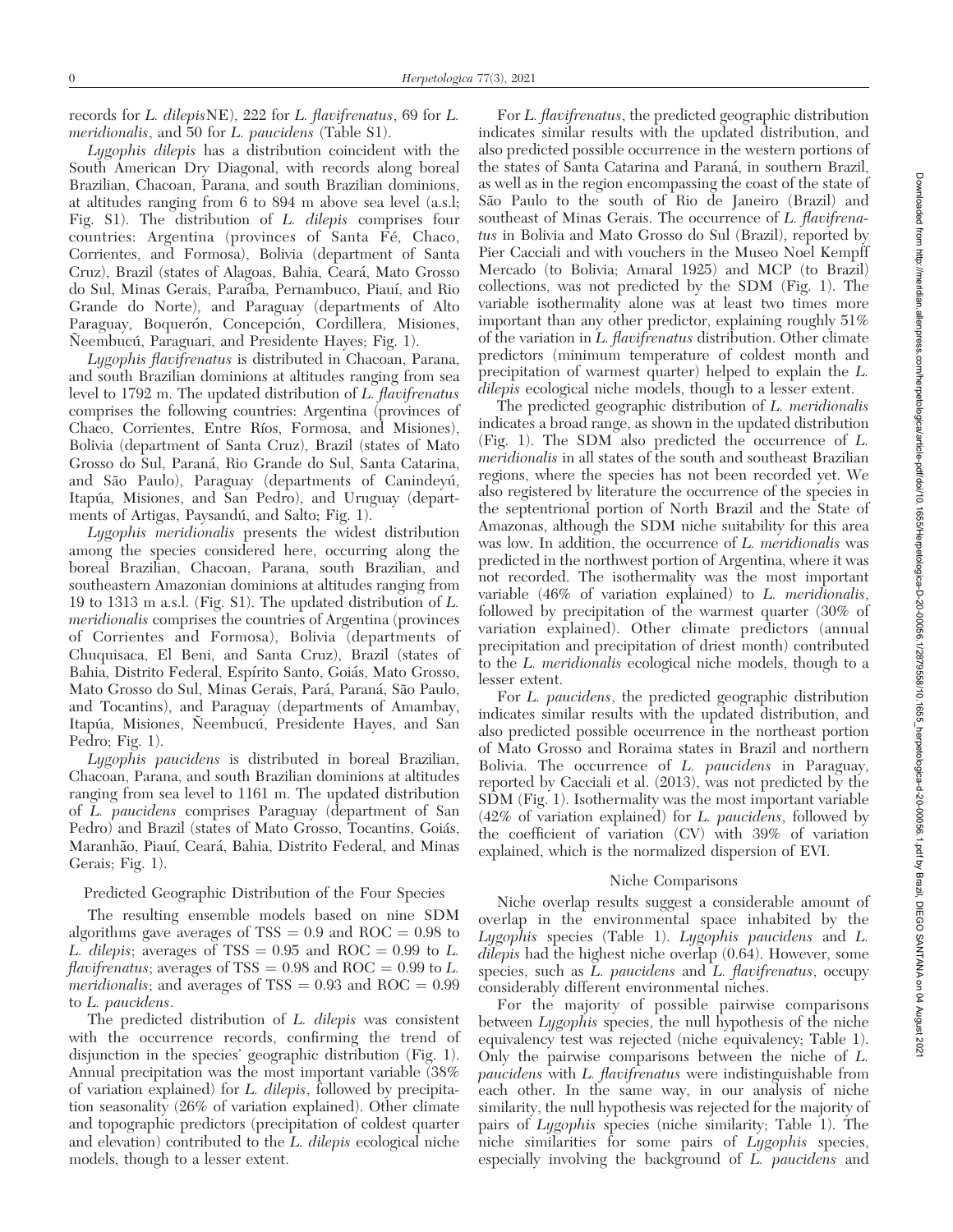

F1G. 1.—Raw distribution (left) and predicted distribution (right) maps of lined ground snakes, genus *Lygophis*, from the Dry Diagonal. Dominions follow Morrone (2014): 1. boreal Brazilian; 2. Chacoan; 3. Parana; 4. south Brazilian; 5. southeastern Amazonian; 6. transition zone. A color version of this figure is available online.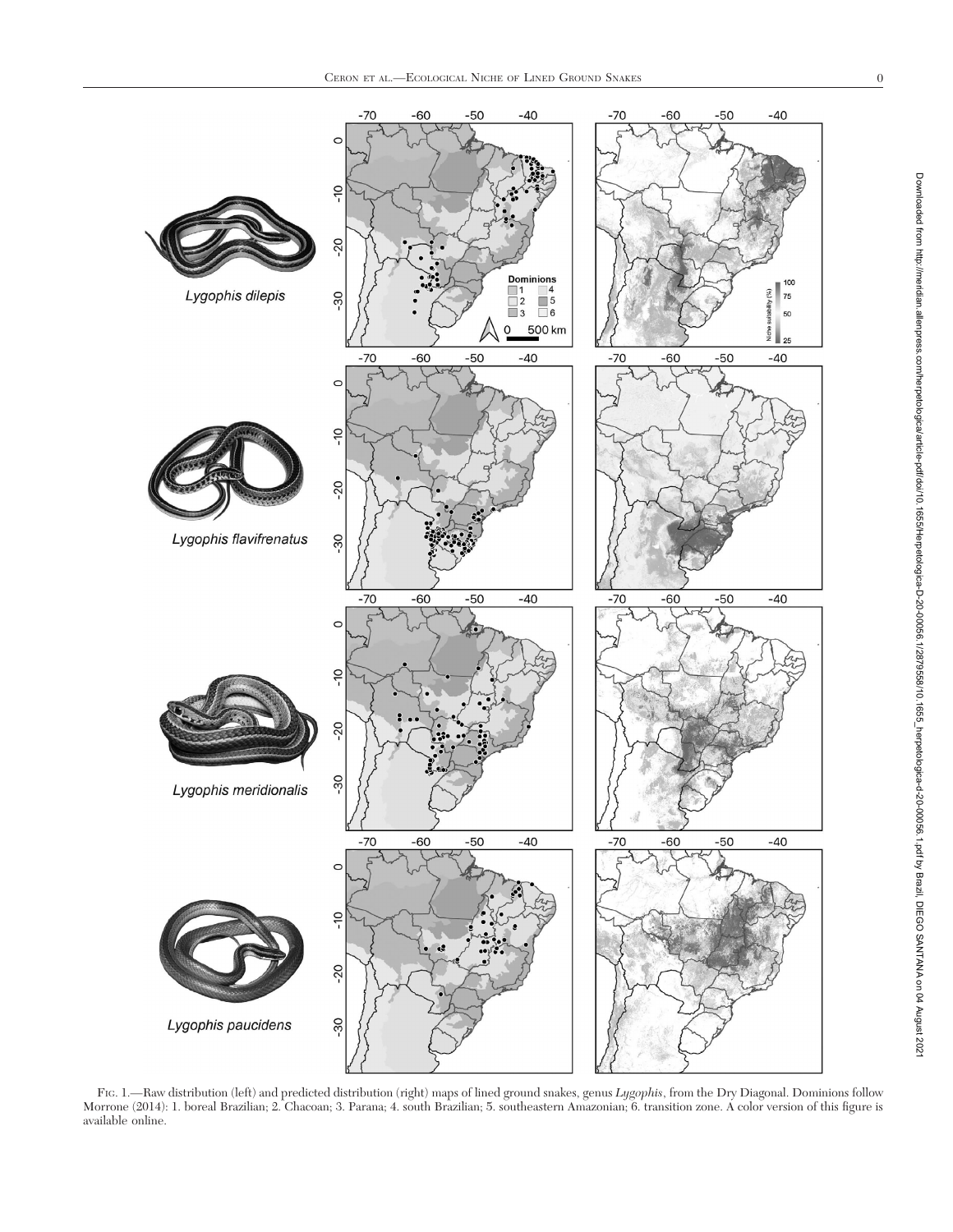| Lygophis species |                  |                     | Similarity           |                      |                        |
|------------------|------------------|---------------------|----------------------|----------------------|------------------------|
| a                |                  | Niche overlap $(D)$ | $a \rightarrow b$    | b»a                  | Equivalence            |
| L. dilepis       | L. meridionalis  | 0.616               | Similar <sup>a</sup> | Similar <sup>a</sup> | Different <sup>a</sup> |
| L. dilepis       | L. flavifrenatus | 0.257               | $ns^{\rm{d}}$        | Similar <sup>a</sup> | Different <sup>a</sup> |
| L. flavifrenatus | L. meridionalis  | 0.539               | Similar <sup>a</sup> | Similar <sup>a</sup> | Different <sup>a</sup> |
| L. paucidens     | L. meridionalis  | 0.531               | ns                   | Similar <sup>a</sup> | Different <sup>a</sup> |
| L. paucidens     | L. flavifrenatus | 0.067               | ns                   | Similar <sup>a</sup> | <sub>ns</sub>          |
| L. paucidens     | L. dilepis       | 0.640               | Similar <sup>a</sup> | Similar <sup>a</sup> | Different <sup>a</sup> |
| L. dilepisNE     | L. dilepisSW     | 0.126               | ns                   | <sub>ns</sub>        | <sub>ns</sub>          |

TABLE 1.—Ecological niche comparisons for Lygophis species. Niche overlap values are presented for the comparisons of niche similarity and equivalency of species a with species b. All of the comparisons between Lygophis species highlight the nonequivalency of majority ecological niches.

Ecological niches are significantly ( $P < 0.05$ ) more similar or different than expected by chance.

 $b$  ns  $=$  not significantly different.

the comparison between L. dilepis and L. flavifrenatus, were more similar than expected by chance.

niche equivalency and similarity tests were rejected (Table 1).

## Lygophis dilepis Disjunct Distribution

The break in the distribution of L. dilepis is occupied by L. meridionalis, which may be related to the high elevation of the Brazilian Shield, a Central Plateau in South America (Fig. S1), because L. dilepis does not occur above 900 m a.s.l., whereas L. meridionalis can occur up to 1313 m a.s.l. When we modeled separately the two isolated populations of L. dilepis, one in the southwest and another in the northeast, the predicted geographic distribution did not cover the entire known occurrence of L. dilepis (Fig. 2). The resulting ensemble models based on nine algorithms gave averages of  $TSS = 0.98$  and  $ROC = 0.99$  to L. dilepisSW and  $TSS = 0.95$  and ROC = 0.99 to L. dilepisNE. The precipitation of the wettest month was the most important variable (48% of variation explained) to L. dilepisSW, whereas the annual precipitation was the most important variable (50% of variation explained) to L. dilepisNE. Niche overlap between these two populations was low and the null hypotheses of the

-50

-60

O

color version of this figure is available online.

### **DISCUSSION**

The species Lygophis dilepis, L. flavifrenatus, L. meridionalis, and L. paucidens have some overlap along their distributions and have somewhat similar niches. For L. dilepis, the predicted geographic distributions of the southwest and northeast populations, when modeled separately, did not match with the entire occurrence of L. dilepis, as would be expected if the two populations represented a single species.

Species distribution models use increasingly sophisticated modeling techniques but often lack detailed examination of the quality of the biological occurrence data on which they are based (Lobo 2008). Here, we performed a vast literature review plus added fieldwork data to improve the known distribution of the four *Lygophis* species studied. We built updated distribution maps for each species through a detailed database (Table S2). Furthermore, recent studies show the importance of fundamental research, such as





-40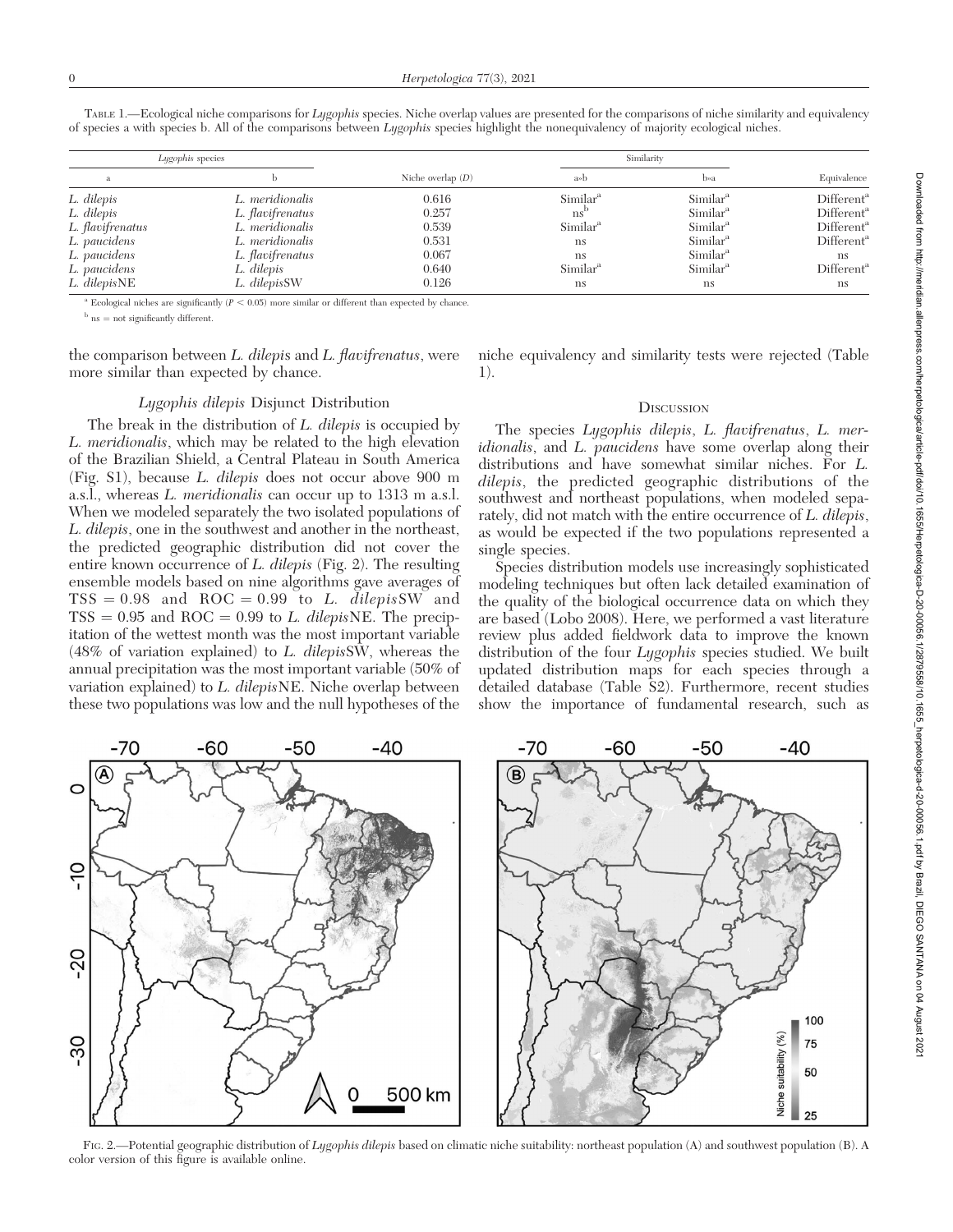mapping biodiversity, which is the base for applied research and species conservation (Courchamp et al. 2015). The increased availability of online biodiversity databases has greatly expanded the use of spatial data in science and conservation. The broad availability of spatially referenced species occurrence records along with environmental data has especially enabled us to generate species distribution models from the data set that are readily available on the Internet (Guisan et al. 2017).

Abiotic factors, together with dispersal and biotic interactions, explain the distribution of species and their abundances (Boulangeat et al. 2012). The SDM predicted the occurrence of Lygophis species (e.g., L. meridionalis in the south and southeast Brazilian regions), on the basis of abiotic factors, where the species has not been recorded yet. The absence of species records in projected occurrence sites by SDM can be related to the impossibility of species to disperse there (e.g., geographic barriers, as in the dispersion of L. meridionalis to the central portion of Rio Grande do Sul State, which is separated from the actual species distribution by the Serra Geral mountain chain) or also by the pressure of biotic interaction (e.g., competition; Pulliam 2000).

Climatic variables related to the distribution of L. dilepis comprised mostly variables associated with precipitation. For snakes, precipitation can affect the abundance of prey, mainly anurans that are water dependent. In Caatinga Province, anurans, which are the base of the L. dilepis diet (Vitt and Vangilder 1983; Michaud and Dixon 1989; Guedes et al. 2014), have become relatively rare and could thus become a limiting resource during drought periods (Vitt 1983). The distributions of L. flavifrenatus, L. meridionalis, and L. paucidens were related to climatic variables of isothermality. Isothermality is the quotient of the differences between the daily and annual temperature ranges. Presence at high values of isothermality may indicate that the species prefers areas where the differences in daily temperature across the day and night are more similar than those across the year. These species are found mainly in the Chaco Dominion that is markedly seasonal, with high levels of temperature variation and thus high isothermality (Prohaska 1976). For example, the Chaco Dominion has extreme daily temperatures ranging from  $49^{\circ}$ C in summer to  $-7^{\circ}$ C in winter (Prohaska 1976). Also, the distribution of L. paucidens was related to a mix of climatic and landscape variables, with the CV the second most important variable. This variable is related to the variation in EVI, associated with habitat heterogeneity (Tuanmu and Jetz 2015).

Lygophis dilepis, L. flavifrenatus, L. meridionalis, and L. paucidens partially overlap in their geographic distributions, and they show a continuum of realized/predicted distribution and similar niches. Given the low variation in environmental conditions where Lygophis species occur (Morrone 2014), it is perhaps not surprising that niche overlap among Lygophis was relatively high. Niche partitioning has been suggested as one of the main factors segregating distributions of phylogenetically closely related species, mainly through resource competition, although levels of ancestral niche conservatism might also be expected (Wiens and Graham  $2005$ ). Conversely, the niche overlap between *L. paucidens* with L. flavifrenatus was smaller, which is related to the disparities in species distributions where L. paucidens is

concentrated in the north of Chaco Dominion and L. flavifrenatus in the south.

The ecological niches of *Lygophis* species are partially interchangeable and the differentiation among species may have derived from habitat selection (Luiselli 2006). The species *L. dilepis* and *L. flavifrenatus* show higher niche similarities with L. *meridionalis*. It can be explained by the overlap in distribution by these species with L. meridionalis, mainly in Chaco Dominion (Nogueira et al. 2019b). In the same way, niche similarity between L. dilepis and L. paucidens can be related to the overlap in the distribution of these species in northeast and central-west Brazil (Guedes et al. 2014). Conversely, the differences in niche similarity among L. paucidens with L. flavifrenatus and L. meridionalis, as well as the pairwise comparison between L. dilepis and L. flavifrenatus, is related to the restricted distribution of L. paucidens, which does not cover the entire distribution of L. meridionalis in the pairwise comparisons. Differences in niche similarity are also related to the disparity of the distribution of each species, where each species inhabits different regions (Nogueira et al. 2019b).

Our hypothesis of niche equivalence was rejected, which suggests, despite the niche similarities, that their niches are not interchangeable. To avoid total overlap, decrease competition, and allow coexistence, species with the same distribution usually exploit the environment differently (Schoener 1974). Among snakes, species inhabiting the same area may differ in their habitat selection, trophic niche, and period of activity (Strüssmann and Sazima 1993; Borges and Araujo 1998; França et al. 2008; Sawaya et al. 2008). The principle of competitive exclusion demonstrates that species cannot coexist if they have the same requirements (Hardin 1960). Thus, habitat partitioning may avoid interspecific competition, permitting the coexistence of species with similar requirements, resulting in a highly diverse community (Schoener 1974). The L. lineatus complex demonstrates that they have similar spatial niches; however, despite habitat partitioning, the trophic niche and activity periods may show some differences. In general, tropical snakes partition the food resource (prey type or prey size), but when this resource is not partitioned competitive exclusion can occur (Luiselli 2006). For instance, L. dilepis is the only species with a diet specialized in anurans (Vitt and Vangilder 1983; Michaud and Dixon 1989; Guedes et al. 2014), whereas L. paucidens preys mostly on lizards of the family Teiidae and L. flavifrenatus and L. meridionalis are generalists preying upon anurans, lizards, and birds (Michaud and Dixon 1989; Sawaya et al. 2008). Thus the niche partitioning and coexistence among Lygophis species, mainly in Chaco Dominion, is potentially allowed by the difference in the trophic niche, habitat selection, and period of activity.

# Lygophis dilepis: A Special Case

Regarding L. dilepis, the predicted geographic distribution of the southwestern and northeastern populations did not match with the entire occurrence of L. dilepis, as expected by a single species. The disjunct distribution of L. dilepis may reflect the presence of two distinct species under the same name. The environmental niches of L. dilepisSW and L. dilepisNE are indistinguishable according to the niche equivalence test, but the distribution of one of these species does not predict the distribution of the second one,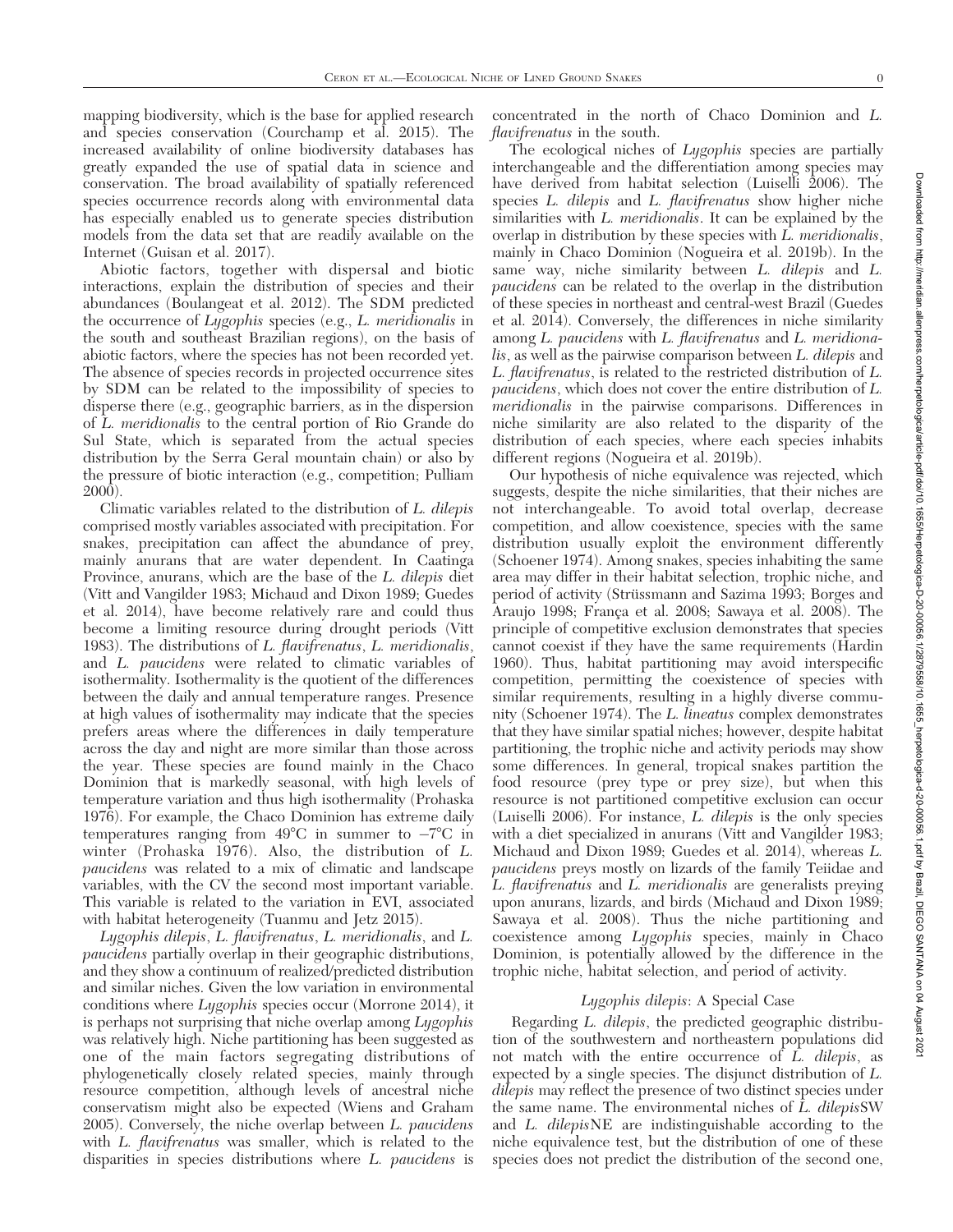and vice versa. Some authors have suggested, on the basis of parsimony analysis of endemicity of birds and lizards, that the Caatinga, Cerrado, and Chaco provinces form a natural biogeographic region (Colli 2005; Porzecanski and Cracraft  $2005$ ). Similar to our findings for L dilepis, other taxa also show a disjunct distribution, occurring in both Caatinga and Chaco provinces, but not in the Cerrado (Bucher 1982). Similar patterns of distribution in other taxa across the South American Dry Diagonal are known, as for Lygodactylus spp. (Lanna et al. 2018), Phyllopezus spp. (Gamble et al. 2012), Vanzosaura spp. (Recoder et al. 2014), Ameivula gr. ocellifera (Oliveira, pers. comm.), and Dermatonotus muelleri (Oliveira et al. 2018). Accordingly, the similar disjunct distribution of *L. dilepis* may reflect the presence of two distinct species under the same name but with a common ancestor. However, as found for species with similar distribution patterns (e.g., Gamble et al. 2012; Recoder et al. 2014), it is necessary to use an integrative taxonomy approach that involves molecular, phylogenetic, morphologic, and geographic variation data for proper species delimitation (ongoing study led by TBG).

Taxonomy and conservation go hand in hand because we cannot necessarily expect to conserve organisms that we cannot identify and know where they are distributed (Godfray et al. 2004). Thus, a well-resolved and wellsupported taxonomy and a good database of species occurences are the basis for comprehending species distribution patterns around the globe. Using an extensive database, we demonstrated that Lygophis species inhabiting the South American Dry Diagonal have similar but not interchangeable niches, which allow their co-occurrence in some areas, mainly in the boundaries of the dominions, as in the Chaco dominion. In addition, we demonstrated that L. dilepis has a disjunct population distribution, with evidence for different requirements and habitat use suggesting potential regional speciation.

Acknowledgments.—We thank the curators of all scientific collections and zoological museums for allowing us to examine the specimens of snakes under their care. We thank the Atlas of Brazilian Snakes project for the access to original data, especially to C. Nogueira, V. Arzamendia, and A. Giraudo. This study was funded in part by the Coordenação de Aperfeiçoamento de Pessoal de Ní Superior-Brasil (CAPES-Finance Code 001 and CAPES Print) and Conselho Nacional de Desenvolvimento Científico e Tecnológico (CNPq #480414/2009-2). We thank CAPES for the scholarships for KC and MON, and for the postdoctoral fellowship for SM (Programa Nacional de Pós Doutorado/CAPES). TBG thanks the State University of Maranhão for the Senior Researcher fellowship. DJS and VLF thank CNPq for their research fellowships (#309420/2020-2 and #309305/ 2018-7). We also thank the Instituto Chico Mendes de Conservação da Biodiversidade for issuing the collecting permit (#49080-5).

#### SUPPLEMENTAL MATERIAL

Supplemental material associated with this article can be found online at https://doi.org/Herpetologica-D-20-00056.S1

#### LITERATURE CITED

- Aguirre-Gutiérrez, J., H.M. Serna-Chavez, A.R. Villalobos-Arambula, J.A. Pérez de la Rosa and N. Raes. 2015. Similar but not equivalent: Ecological niche comparison across closely related Mexican white pines. Diversity and Distributions 21:245–257. DOI: https://dx.doi.org/10.1111/ ddi.12268.
- Aiello-Lammens, M.E., R.A. Boria, A. Radosavljevic, B. Vilela, and R.P. Anderson. 2015. spThin: An R package for spatial thinning of species

occurrence records for use in ecological niche models. Ecography 38:541–545.

- Amaral, A. 1925. Ophidios de Matto Grosso (Contribuição II para o conhecimento dos ophidios do Brasil). Comissão de Linhas Telegráphicas e Estrategicas de Matto Grosso ao Amazonas. Historia Natural: Zoologia ´ 84:1–29.
- Bini, L.M., J.A.F. Diniz-Filho, T.F. Rangel, R.P. Bastos, and M.P. Pinto. 2006. Challenging Wallacean and Linnean shortfalls: Knowledge gradients and conservation planning in a biodiversity hotspot. Diversity and Distributions 12:475–482. DOI: https://dx.doi.org/10.1111/j.1366- 9516.2006.00286.x.
- Borges, R.C., and A.F.B. Araujo. 1998. Seleção de hábitat em duas espécies de jararaca (Bothrops moojeni Hoge e B. neuwiedi Wagler) (Serpentes, Viperidae). Revista Brasileira de Biologia 58:591–601. DOI: https://dx. doi.org/10.1590/S0034-71081998000400006.
- Boulangeat, I., D. Gravel, and W. Thuiller. 2012. Accounting for dispersal and biotic interactions to disentangle the drivers of species distributions and their abundances. Ecology Letters 15:584–593.
- Breiman, L. 1984. Classification and Regression Trees. CRC Press, USA. Breiman, L. 2001. Random forests. Machine Learning 45:5–32.
- Broennimann, O., M.C. Fitzpatrick, P.B. Pearman, B. Petitpierre, L. Pellissier, N.G. Yoccoz, W. Thuiller, M. Fortin, C. Randin, and N.E. Zimmermann. 2012. Measuring ecological niche overlap from occurrence and spatial environmental data. Global Ecology and Biogeography 21:481–497. DOI: https://dx.doi.org/10.1111/j.1466-8238.2011.00698.x.
- Brown, W.L., and E.O. Wilson. 1956. Character displacement. Systematic Zoology 5:49–64.
- Bucher, E.H. 1982. Chaco and Caatinga—South American arid savannas, woodlands and thickets. Pp. 48–79 in Ecology of Tropical Savannas (B.J. Huntley and B.H. Walker, eds.). Springer, Germany.
- Busby, J. 1991. BIOCLIM: A bioclimate analysis and prediction system. Plant Protection Quarterly 61:8–9.
- Cacciali, P. 2011. Reptiles del Paraguay: Una aproximacion al estudio de su ´ diversidad y distribución geográfica. Ph.D. dissertation, Universidad de la Republica, Uruguay.
- Cacciali, P., H. Pheasey, P. Smith, A. Källberg, and K. Atkinson. 2013. Reptilia, Squamata, Serpentes, Lygophis paucidens Hoge, 1952: First records for Paraguay. Check List 9:131.
- Carreira, S., M. Meneghel, and F. Achaval. 2005. Reptiles de Uruguay. Universidad de la República, Uruguay.
- Colli, G.R. 2005. As origens e a diversificação da herpetofauna do Cerrado. Pp. 247–264 in Cerrado: Ecologia, Biodiversidade e Conservação (A. Scariot, J.C. Sousa-Silva, and J.M. Felfili, eds.). Ministério do Meio Ambiente, Brasil.
- Cope, E.D. 1862. Synopsis of the species of Holcosus and Ameiva, with diagnoses of new West Indian and South American Colubridae. Proceedings of the Academy of Natural Sciences of Philadelphia 14:60–82.
- Courchamp, F., J.A. Dunne, Y. Le Maho, R.M. May, C. Thebaud, and M.E. ´ Hochberg. 2015. Fundamental ecology is fundamental. Trends in Ecology and Evolution 30:9–16. DOI: https://dx.doi.org/10.1016/j.tree. 2014.11.005.
- de Castro, T.M., and J.C. de Oliveira. 2017. Range extension of Lygophis meridionalis (Schenkel, 1901) (Reptilia: Squamata: Dipsadidae: Xenodontinae) to Espírito Santo state, southeastern Brazil. Check List 13:2077.
- Di Cola, V., O. Broennimann, B. Petitpierre, F.T. Breiner, M. D'amen, C. Randin, R. Engler, J. Pottier, D. Pio, and A. Dubuis. 2017. ecospat: An R package to support spatial analyses and modeling of species niches and distributions. Ecography 40:774–787.
- Dixon, J.R. 1989. A key and checklist to the Neotropical snake genus Liophis with country lists and maps. Smithsonian Herpetological Information Service 79:1–28.
- Elith, J., and J.R. Leathwick. 2009. Species distribution models: Ecological explanation and prediction across space and time. Annual Review of Ecology, Evolution and Systematics 40:677–697. DOI: https://dx.doi.org/ 10.1146/annurev.ecolsys.110308.120159.
- Fick, S.E., and R.J. Hijmans. 2017. WorldClim 2: New 1-km spatial resolution climate surfaces for global land areas. Internation Journal of Climatology 37:4302–4315.
- França, F.G., D.O. Mesquita, C.C. Nogueira, and A.F. Araújo. 2008. Phylogeny and ecology determine morphological structure in a snake assemblage in the Central Brazilian Cerrado. Copeia 2008:23–38.
- Friedman, J.H. 1991. Multivariate adaptive regression splines. Annals of Statistics 1–67.
- Gamble, T., G.R. Colli, M.T. Rodrigues, F.P. Werneck, and A.M. Simons. 2012. Phylogeny and cryptic diversity in geckos (Phyllopezus; Phyllo-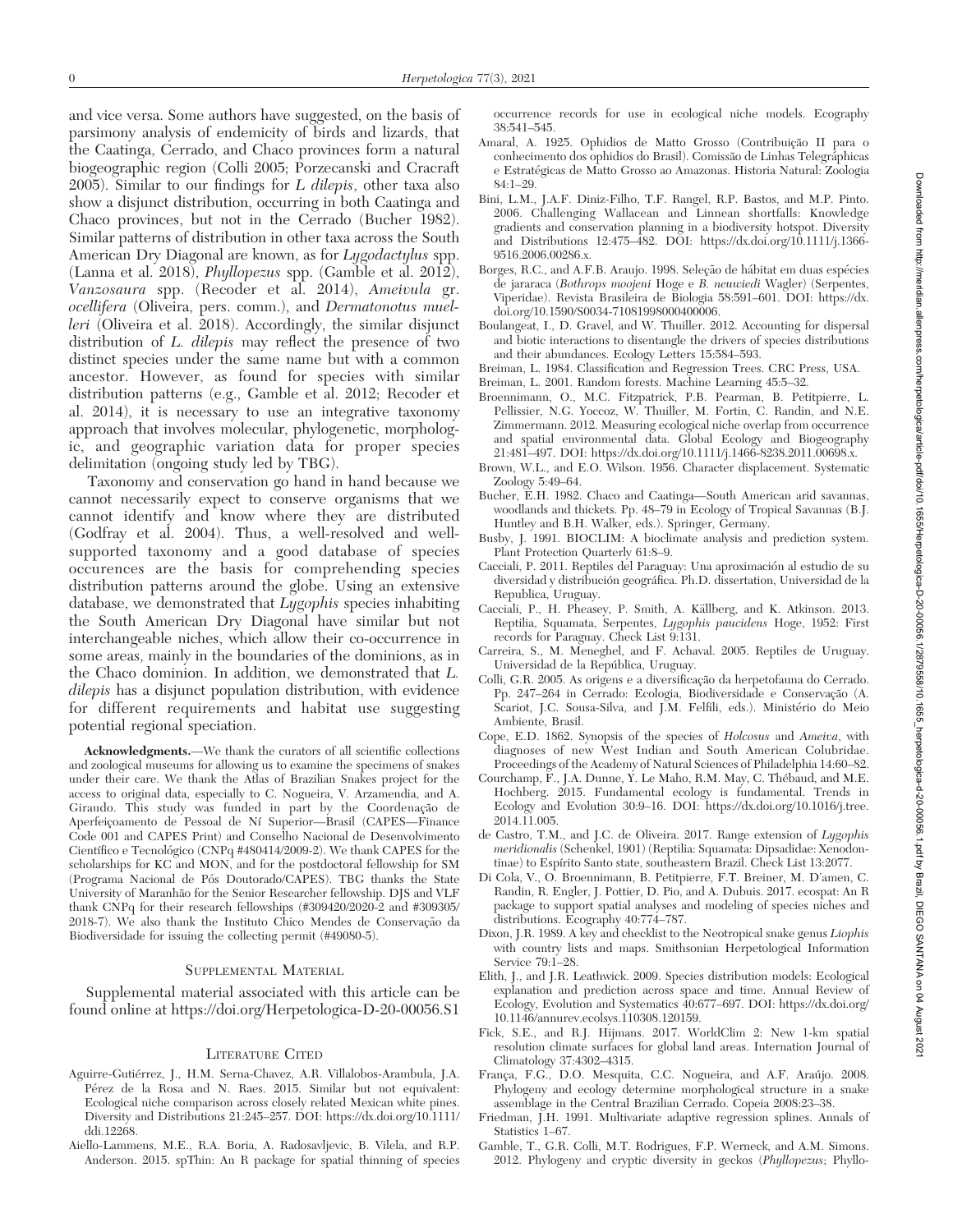dactylidae; Gekkota) from South America's open biomes. Molecular Phylogenetic and Evolution 62:943–953. DOI: https://dx.doi.org/10.1016/ j.ympev.2011.11.033.

- Giovanelli, J.G., C.O. Araujo, C.F. Haddad, and J. Alexandrino. 2008. Modelagem do nicho ecológico de Phyllomedusa ayeaye (Anura: Hylidae): Previsão de novas áreas de ocorrência para uma espécie rara. Neotropical Biology and Conservation 3:59–65.
- Giraudo, A.R. 2001. Serpientes de la Selva Paranaense y del Chaco Húmedo. LOLA, Argentina.
- Godfray, H.C.J., S. Knapp, and G.M. Mace. 2004. The role of taxonomy in species conservation. Philosophical Transactions of the Royal Society of London Series B: Biological Sciences 359:711–719. DOI: https://dx.doi. org/10.1098/rstb.2003.1454.
- Grinnell, J. 1917. The niche-relationships of the California Thrasher. Auk 34:427–433.
- Guedes, J.J.M., R.N. Feio, S. Meiri, and M.R. Moura. 2020. Identifying factors that boost species discoveries of global reptiles. Zoological Journal of the Linnean Society 190:1274–1284. DOI: https://dx.doi.org/10.1093/ zoolinnean/zlaa029.
- Guedes, T.B., C. Nogueira, and O.A.V. Marques. 2014. Diversity, natural history, and geographic distribution of snakes in the Caatinga, Northeastern Brazil. Zootaxa 3863:1–93. DOI: https://dx.doi.org/10. 11646/zootaxa.3863.1.1.
- Guedes, T.B., R.J. Sawaya, A. Zizka, S. Laffan, S. Faurby, R.A. Pyron, R.S. Bernils, M. Jansen, P. Passos, and A.L. Prudente. 2018. Patterns, biases and prospects in the distribution and diversity of Neotropical snakes. Global Ecology and Biogeography 27:14–21. DOI: https://dx.doi.org/10. 1111/geb.12679.
- Guisan, A., and W. Thuiller. 2005. Predicting species distribution: Offering more than simple habitat models. Ecology Letters 8:993–1009. DOI: https://dx.doi.org/10.1111/j.1461-0248.2005.00792.x.
- Guisan, A., W. Thuiller, and N.E. Zimmermann. 2017. Habitat Suitability and Distribution Models: With Applications in R. Cambridge University Press, UK.
- Hanley, J.A., and B.J. McNeil. 1982. The meaning and use of the area under a receiver operating characteristic (ROC) curve. Radiology 143:29–36.
- Hardin, G. 1960. The competitive exclusion principle. Science 131:1292– 1297.
- Hastie, T., and R. Tibshirani. 1990. Generalized Additive Models. Chapman & Hall, UK.
- Hastie, T., R. Tibshirani, and A. Buja. 1994. Flexible discriminant analysis by optimal scoring. Journal of the American Statistical Association 89:1255– 1270.
- Hengl, T., J. Mendes De Jesus, G.B. Heuvelink, M. Gonzalez, M. Kilibarda, A. Blagotic, W. Shangguan, M.N. Wright, X. Geng, and B. Bauer- ´ Marschallinger. 2017. SoilGrids250m: Global gridded soil information based on machine learning. PLOS ONE 12:e0169748.
- Hijmans, R.J., and J. Van Etten. 2016. raster: Geographic data analysis and modeling, R package Version 2.5-8. Available at https://cran.r-project.org/. Accessed on 16 March 2020. R Foundation for Statistical Computing, Austria.
- Hoge, A.R. 1953(1952). Notas erpetólogicas. 1a. Contribuicao ao conhecimento dos ofidios do Brasil Central. Memórias do Instito Butantan 24:179–214.
- Hortal, J., F. de Bello, J.A.F. Diniz-Filho, T.M. Lewinsohn, J.M. Lobo, and R.J. Ladle. 2015. Seven shortfalls that beset large-scale knowledge of biodiversity. Annual Review of Ecology, Evolution and Systematics 46:523–549. DOI: https://dx.doi.org/10.1146/annurev-ecolsys-112414- 054400.
- Lanna, F.M., F.P. Werneck, M. Gehara, E.M. Fonseca, G.R. Colli, J.W. Sites, M.T. Rodrigues, and A.A. Garda. 2018. The evolutionary history of Lygodactylus lizards in the South American open diagonal. Molecular Phylogenetics and Evolution 127:638–645. DOI: https://dx.doi.org/10. 1016/j.ympev.2018.06.010.
- Linnaeus, C. 1758. Systema Naturæ per Regna Tria Naturæ, Secundum Classes, Ordines, Genera, Species, cum Characteribus, Differentiis, Synonymis, Locis. Tomus I. Editio decima, reformata. Laurentii Salvii, Holmiæ.
- Lobo, J.M. 2008. More complex distribution models or more representative data? Biodiversity Informatics 5:14–19. DOI: https://dx.doi.org/10.17161/ bi.v5i0.40.
- Löwenberg-Neto, P. 2014. Neotropical region: A shapefile of Morrone's (2014) biogeographical regionalisation. Zootaxa 3802:300.

Luiselli, L. 2006. Resource partitioning and interspecific competition in

snakes: The search for general geographical and guild patterns. Oikos 114:193–211. DOI: https://dx.doi.org/10.1111/j.2006.0030-1299.14064.x.

- Mccullagh, P., and J.A. Nelder. 1989. Generalized Linear Models, 2nd ed. Chapman and Hall, UK.
- Michaud, E., and J.R. Dixon. 1989. Prey items of 20 species of the neotropical colubrid snake genus Liophis. Herpetological Review 20:39–41.
- Morrone, J.J. 2014. Biogeographical regionalisation of the Neotropical region. Zootaxa 3782:1–110.
- Naimi, B. 2013. Package 'usdm': Uncertainty analysis for species distribution models, R package Version 1:1–12. Available at https://cran.r-project.org/. Accessed on 16 March 2020. R Foundation for Statistical Computing, Austria.
- Nogueira, T., W. Ayala, J. Dayrell, R. Fraga, and I.L. Kaefer. 2019a. Scaledependent estimates of niche overlap and environmental effects on two sister species of Neotropical snakes. Studies on Neotropical Fauna Environment 54:121–132. DOI: https://dx.doi.org/10.1080/01650521. 2019.1616957.
- Nogueira, C.C., A.J.S. Argôlo, V. Arzamendia ... M. Martins. 2019b. Atlas of Brazilian snakes: Verified point-locality maps to mitigate the Wallacean Shortfall in a megadiverse snake fauna. South American Journal of Herpetology 14:1–274. DOI: https://dx.doi.org/10.2994/SAJH-D-19- 00120.1.
- Oliveira, E.F., M. Gehara, V.A. São-Pedro, G.C. Costa, F.T. Burbrink, G.R. Colli, M.T. Rodrigues, and A.A. Garda. 2018. Phylogeography of Muller's termite frog suggests the vicariant role of the Central Brazilian Plateau. Journal of Biogeography 45:2508–2519. DOI: https://dx.doi.org/10.1111/ jbi.13427.
- Peterson, A.T. 1999. Conservatism of ecological niches in evolutionary time. Science 285:1265–1267
- Phillips, S.J., R.P. Anderson, and R.E. Schapire. 2006. Maximum entropy modeling of species geographic distributions. Ecological Modelling 190:231–259.
- Pianka, E.R. 1981. Competition and niche theory. Pp. 167–196 in Theoretical Ecology (R.M. May, ed.). Blackwell, UK.
- Porzecanski, A.L., and J. Cracraft. 2005. Cladistic analysis of distributions and endemism (CADE): Using raw distributions of birds to unravel the biogeography of the South American aridlands. Journal of Biogeography 32:261–275.
- Prohaska, F. 1976. Climates of Central and South America. Pp. 13–72 in World Survey of Climatology, vol. 12 (W. Schwerdtfeger, ed.). Elsevier, Netherlands.
- Pulliam, H. 2000. On the relationship between niche and distribution. Ecology Letters 3:349–361. DOI: https://dx.doi.org/10.1046/j.1461-0248. 2000.00143.x.
- QGIS Core Team. 2018. Quantum GIS Geographic Information System, Version 2.18.19. Available at https://www.osgeo.org/. Accessed on 21 March 2020. Open Source Geospatial Foundation Project, USA.
- R Core Team. 2019. R: A Language and Environment for Statistical Computing, Version 3.5.1. Available at https://cran.r-project.org/. Accessed on 16 March 2020. R Foundation for Statistical Computing, Austria.
- Recoder, R.S., F.P. Werneck, M. Teixeira, G.R. Colli, J.W. Sites, and M.T. Rodrigues. 2014. Geographic variation and systematic review of the lizard genus Vanzosaura (Squamata, Gymnophthalmidae), with the description of a new species. Zoological Journal of the Linnean Society 171:206–225. DOI: https://dx.doi.org/10.1111/zoj.12128.
- Ridgeway, G. 1999. The state of boosting. Computational Science and Statistics 172–181.
- Rodrigues, M.T. 2005. The conservation of Brazilian reptiles: Challenges for a megadiverse country. Conservation Biology 19:659–664. DOI: https:// dx.doi.org/10.1111/j.1523-1739.2005.00690.x.
- Roll, U., A. Feldman, M. Novosolov, ... S. Meiri. 2017. The global distribution of tetrapods reveals a need for target reptile conservation. Nature Ecology & Evolution 1:1677–1682. DOI: https://dx.doi.org/10. 1038/s41559-017-0332-2.
- Sawaya, R.J., O.A.V. Marques, and M. Martins. 2008. Composition and natural history of a Cerrado snake assemblage at Itirapina, São Paulo state, southeastern Brazil. Biota Neotropica 8:127–149. DOI: https://dx. doi.org/10.1590/S1676-06032008000200015.
- Schenkel, E. 1901. Achter Nachtrag zum Katalog der herpetologischen Sammlung des Basler Museums. Verhandlungen der Naturforschenden Gesellschaft in Basel 13:142–199.
- Schoener, T.W. 1968. The Anolis lizards of Bimini: Resource partitioning in a complex fauna. Ecology 49:704–726.